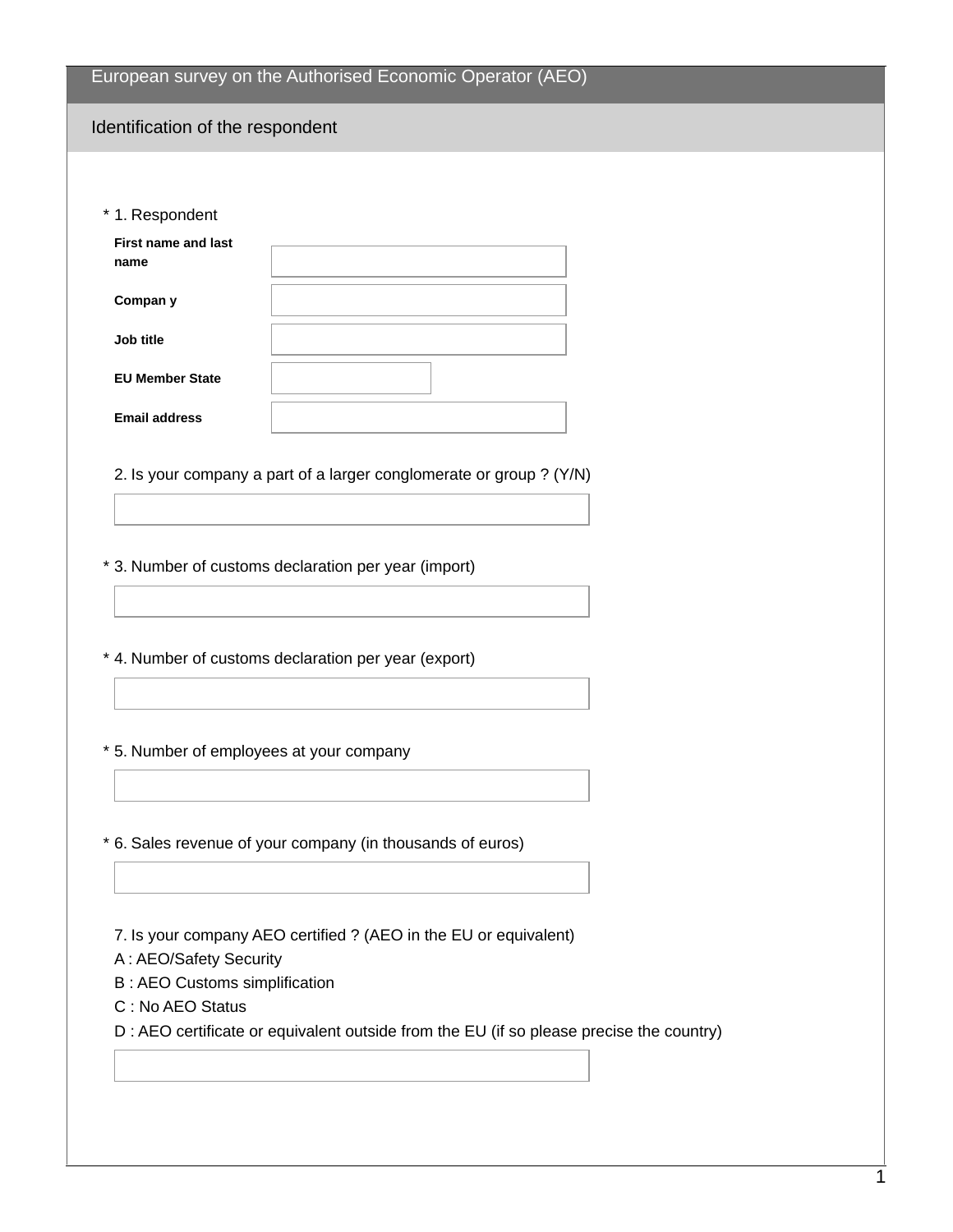8. If so, for how long ?

9. Number of geographic sites concerned

10. Why did your company choose to become AEO certified (multiple choices possible)?

A: Following the recommendation of my regional or national customs contact

B: Following my executive management's direction

C: Because it aligns with my company's larger customs strategy

D: To use the AEO's restructuring requirements as an opportunity to internally communicate our customs strategy

E: For financial reasons

F: To be able to access the simplified customs procedures of the EU Customs Code

G: To avoid controls and gain lead time

H: other reason (please precise)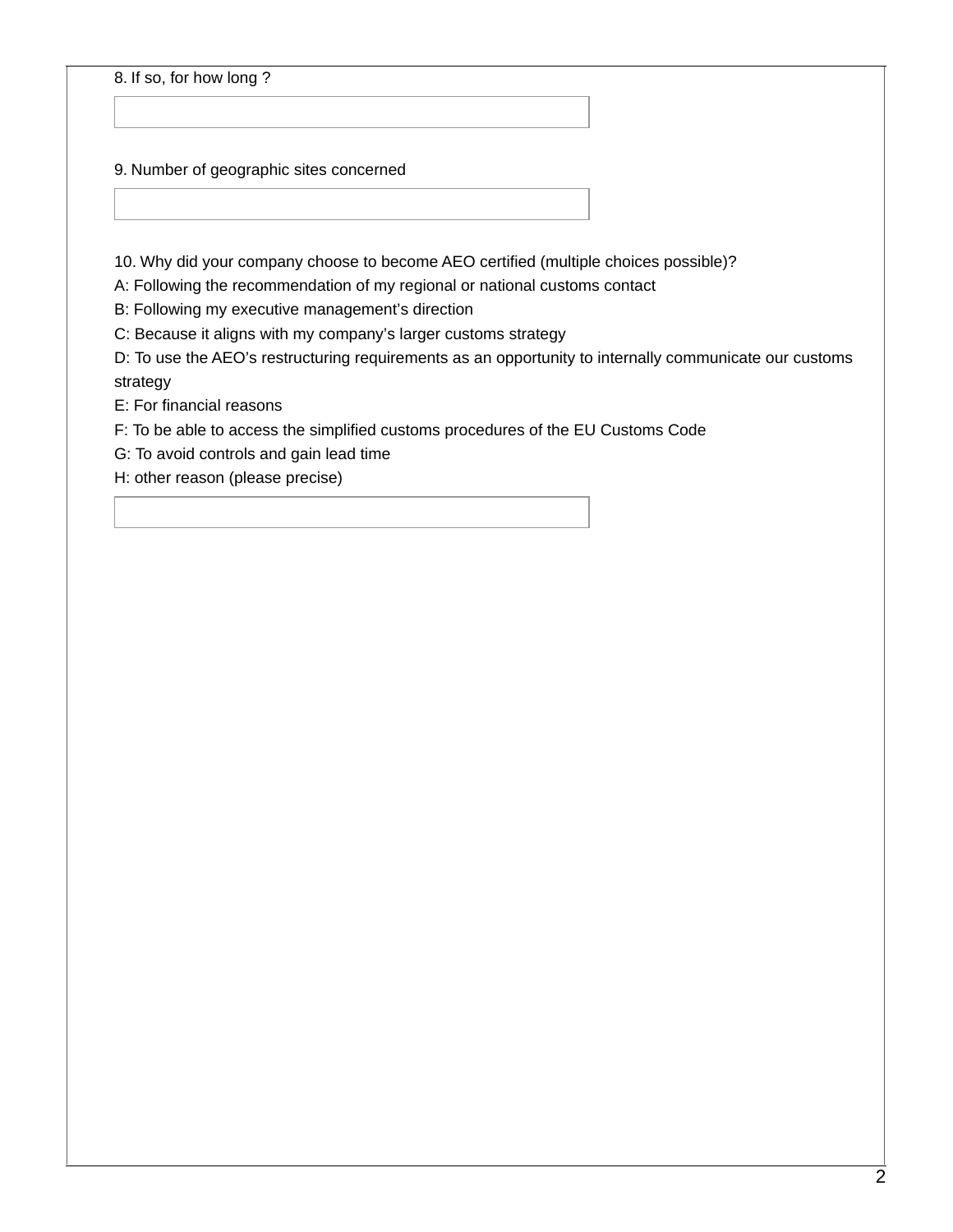European survey on the Authorised Economic Operator (AEO)

My company is not AEO certified

Why is your company not AEO certified in the EU ?

11. This topic is not considered a priority in my company (please assess this explanation from 0 to 10)

12. The potential gains of this status do not outweigh the investment necessary to attain it (please assess this explanation from 0 to 10)

13. Does your company benefit from an AEO certificate or equivalent outside from the EU ? If so, from which country ?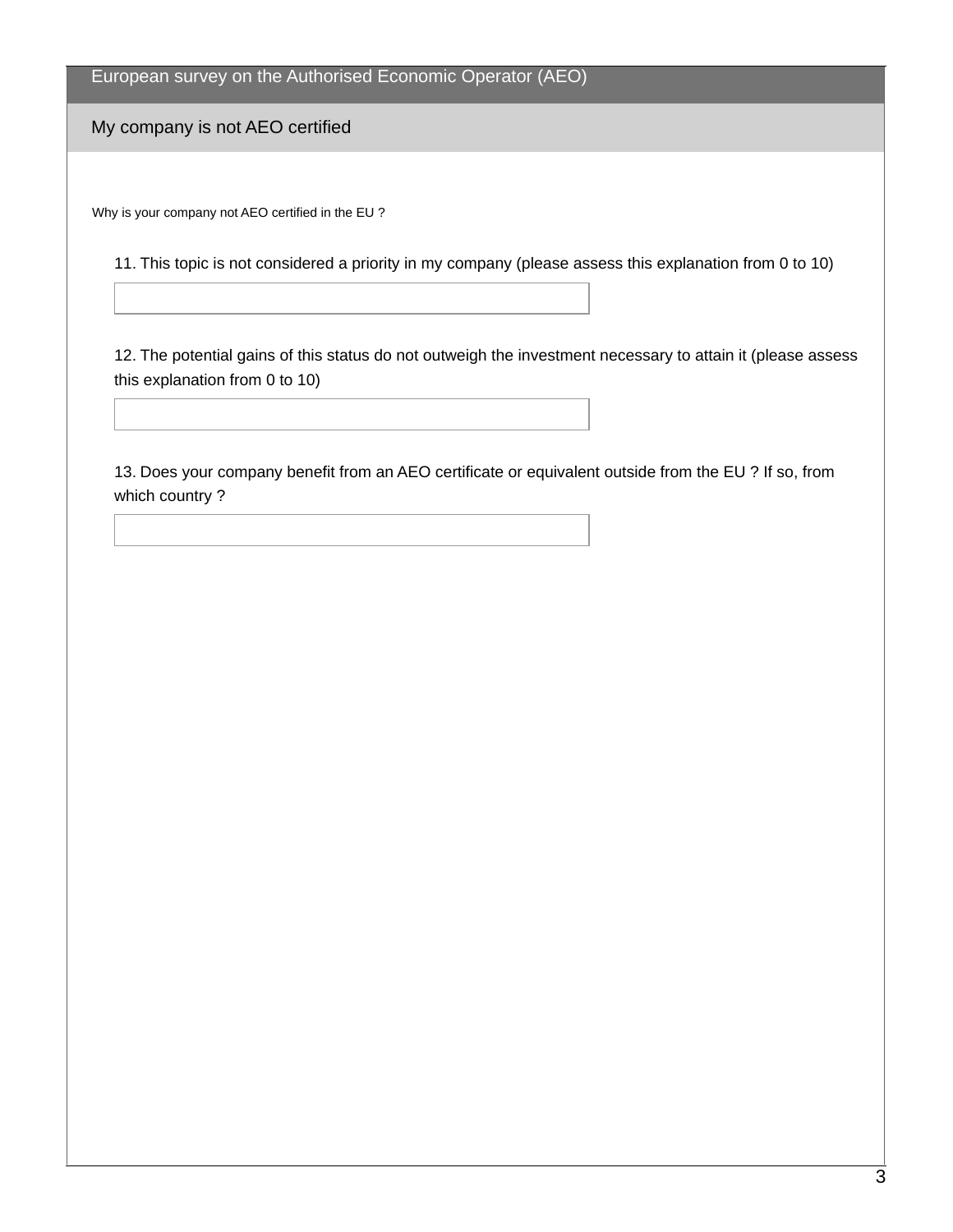|                                                   | European survey on the Authorised Economic Operator (AEO)                                            |
|---------------------------------------------------|------------------------------------------------------------------------------------------------------|
|                                                   | The implementation and the renewal of the status for shippers                                        |
|                                                   |                                                                                                      |
|                                                   | 14. Were any additional procedures needed to obtain the first certification? (Y/N)                   |
|                                                   |                                                                                                      |
|                                                   |                                                                                                      |
|                                                   | 15. What direct investments and resources were necessary to apply to become AEO certified?           |
| in terms of investments<br>CAPEX (in thousands of |                                                                                                      |
| euros)                                            |                                                                                                      |
| in terms of operations (in                        |                                                                                                      |
| thousands of euros)<br>(Taking all employees into |                                                                                                      |
| account)                                          |                                                                                                      |
| in terms of man-days                              |                                                                                                      |
|                                                   |                                                                                                      |
| in terms of training days                         |                                                                                                      |
|                                                   | 16. Other resources needed to implement the AEO status                                               |
|                                                   | 17. Were any additional methods needed to renew the AEO certification?                               |
|                                                   |                                                                                                      |
|                                                   |                                                                                                      |
|                                                   | 18. As part of the renewal of certification, was it necessary to adopt any specific measures ? (Y/N) |
|                                                   |                                                                                                      |
|                                                   |                                                                                                      |
| Investments                                       | 19. What investments and resources were needed to renew this status?                                 |
| CAPEX (in thousands of                            |                                                                                                      |
| euros)                                            |                                                                                                      |
| Operations                                        |                                                                                                      |
| OPEX (in thousands of<br>euros)                   |                                                                                                      |
| Man-day (taking all                               |                                                                                                      |
| employee account)                                 |                                                                                                      |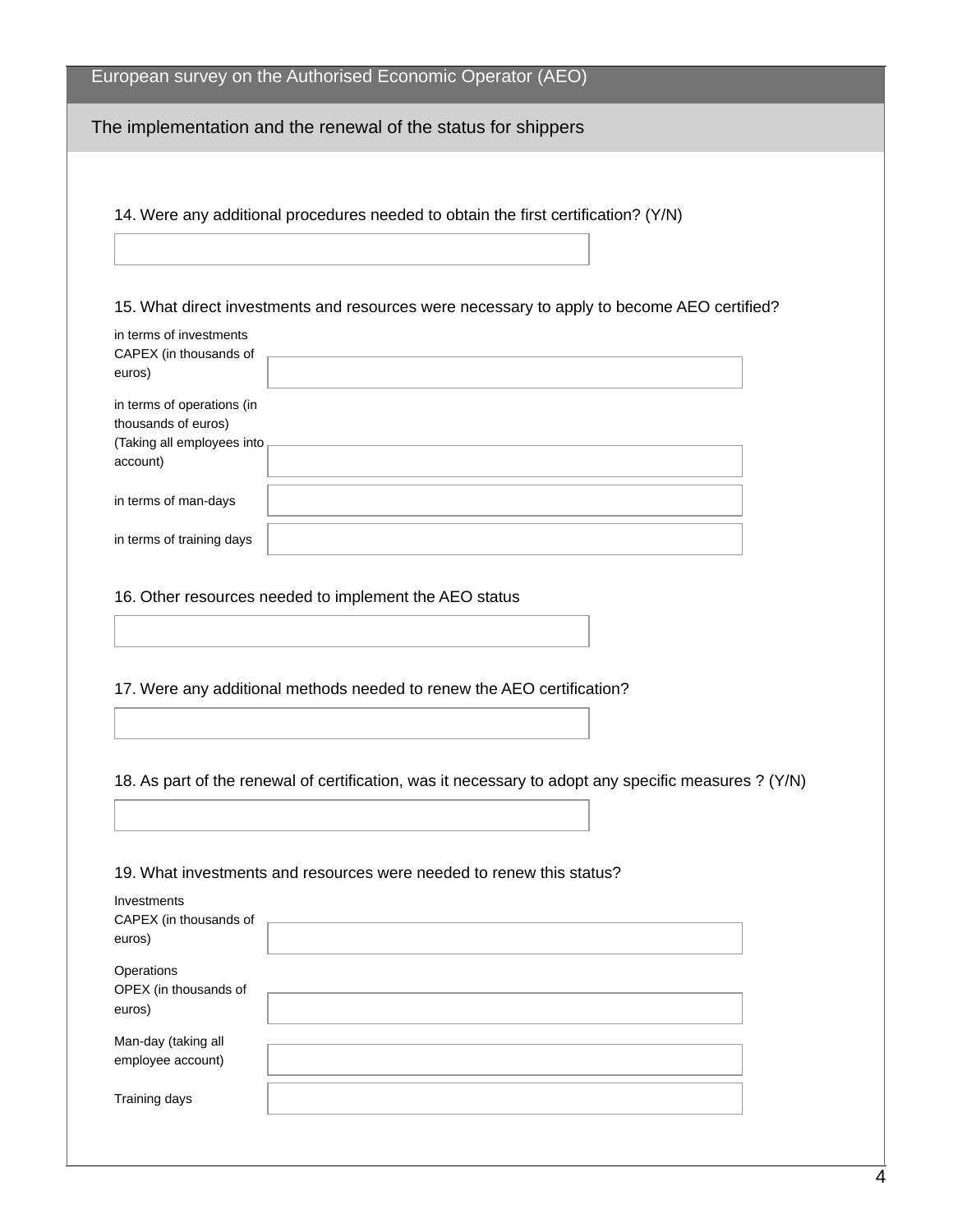## 21. What other support functions contributed to the implementation of this status?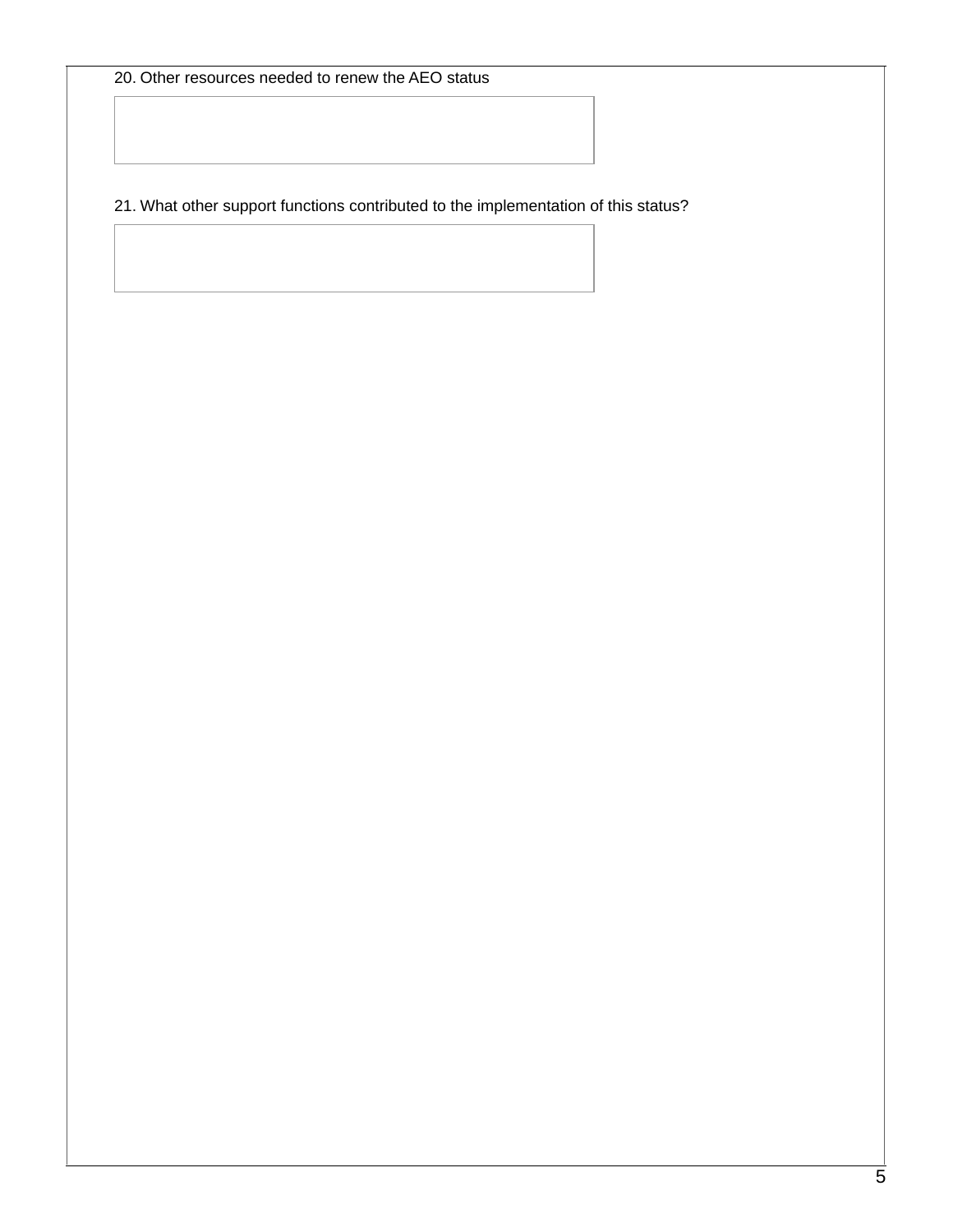## European survey on the Authorised Economic Operator (AEO)

The reality and the shippers' perception of the AEO status

22. I benefit from improved efficiency and I have a special treatment in terms of the choice of location of control, decrease in guaranties and deposits etc. because of my company's AEO status (please assess this assumption from 0 to 10)

23. I have seen a change in my company's relationship with our customs office(s) because of our AEO status (please assess this assumption from 0 to 10)

24. The AEO certification allowed me to better communicate my company's customs activities internally (please assess this assumption from 0 to 10)

25. The AEO certification reinforced the overall security of my company (please assess this assumption from 0 to 10)

26. The AEO status allowed me to access new clients and markets (please assess this assumption from 0 to 10)

27. The procedure and certification tools, such as the self-evaluation survey and various audits, are efficient (please assess this assumption from 0 to 10)

28. The advantages make up for the constraints associated with the AEO status (please assess this assumption from 0 to 10)

29. If your company has renewed its AEO status, did you consider the format appropriate? Please explain your answer.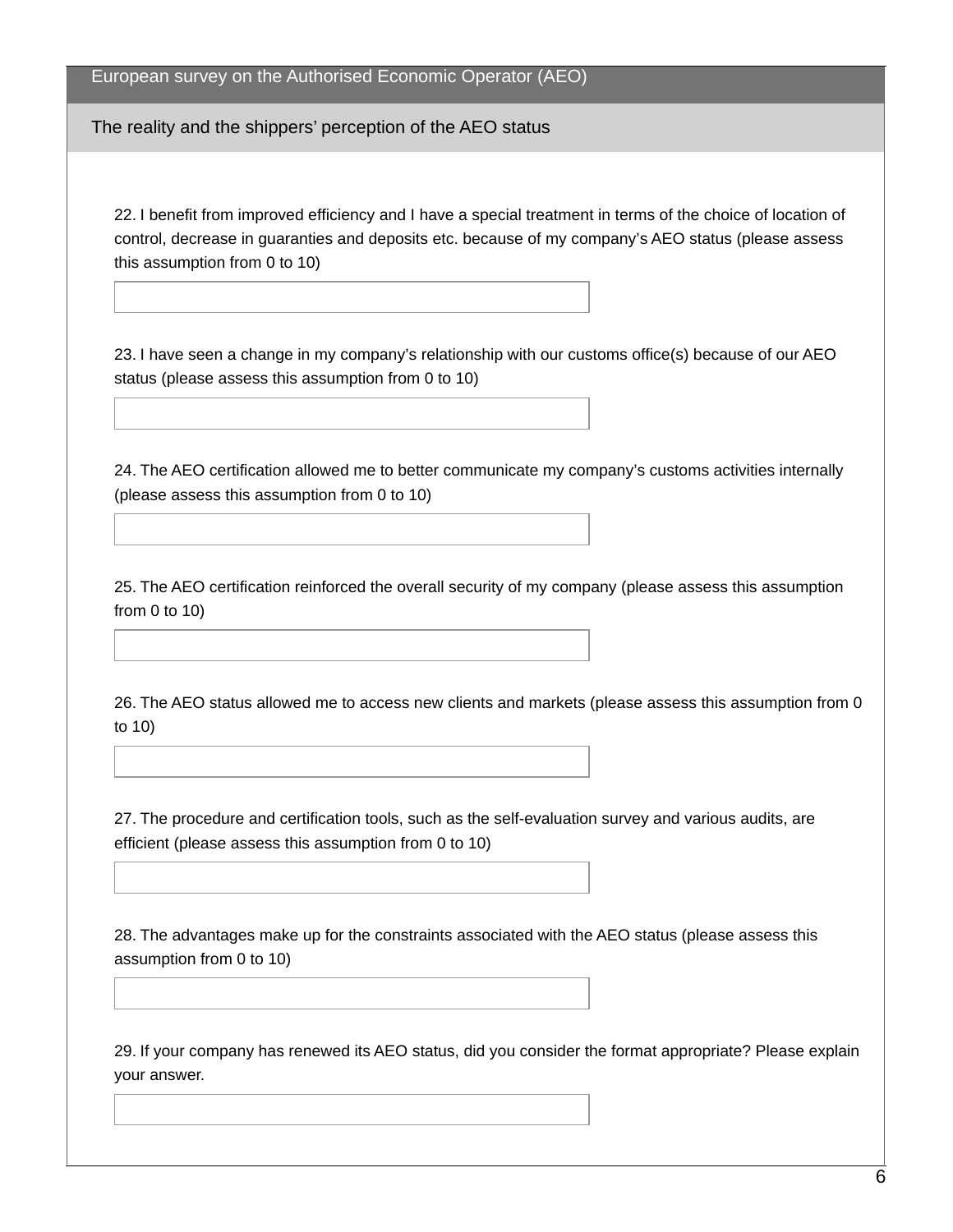30. What key benefits has this status given your company?

31. Can you identify the benefits that the AEO status did not bring to your company that you expected to see? Please explain your answer.

32. The AEO status is supported by other departments in your company:

- A: Executive management
- B: Legal
- C: Logistics/shipping
- D: Finance
- E: Other (please specify)

33. Have you used your AEO certification to resolve a dispute within your country's administration? Could you please precise your answer.

34. Have you ever used any mutual recognition accords such as those with China, Japan, Norway, Switzerland or the United States? If so, which one ?

35. Does your company export dual use items ? If so, how much do you assess a potential benefit of the AEO via a facilitation of the export control License processing (from 1 to 10) ?